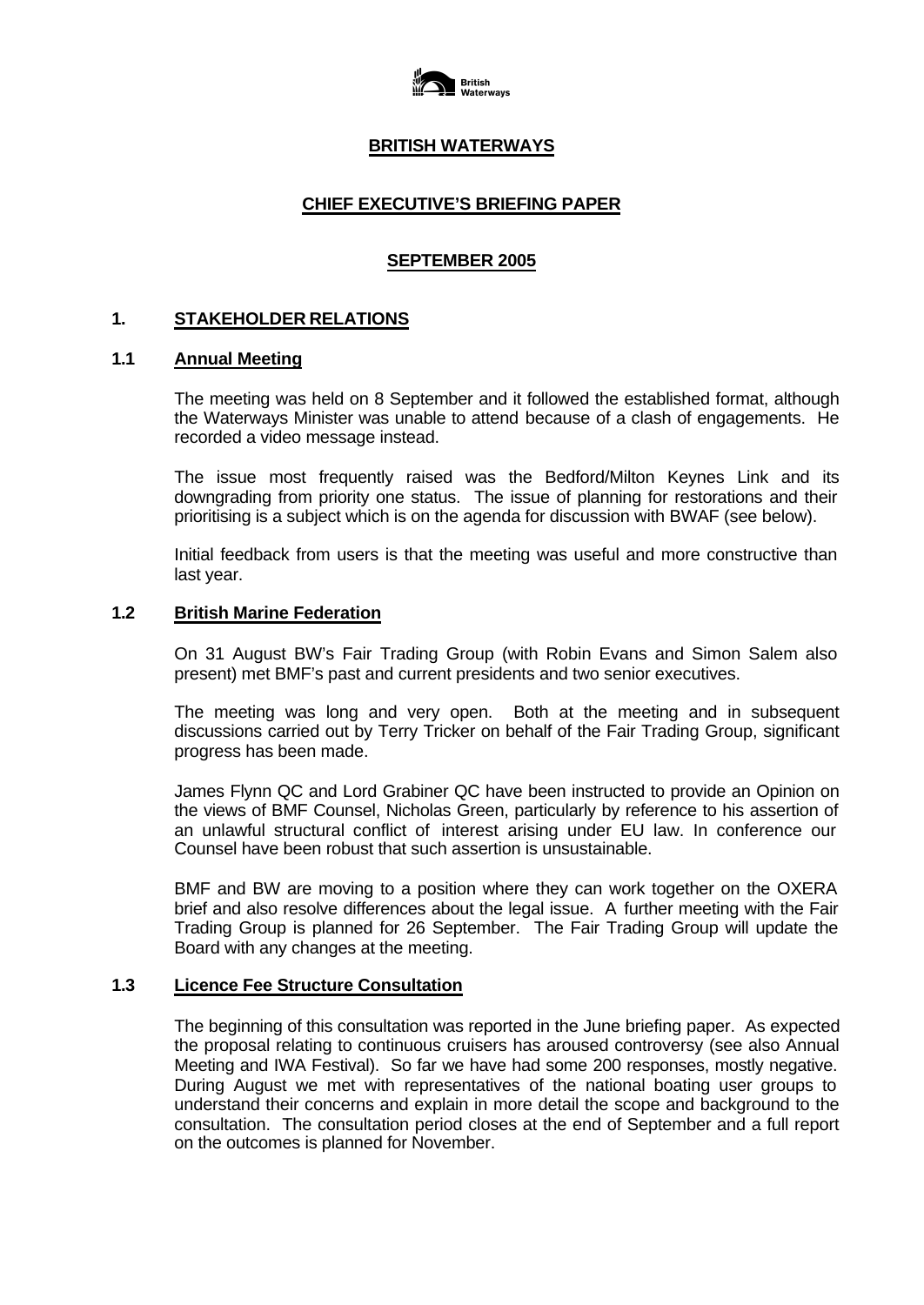# **1.4 British Waterways Advisory Forum (BWAF)**

The first agenda meeting took place on 9 September. The meeting was positive and the following topics were agreed for discussion at the first full meeting on 11 October.

- Restoration Strategy;
- Waterway standards (strategic overview);
- Capacity and congestion;
- Consultation process.

# **1.5 Public Affairs – Relationships with MPs**

We wrote to all riparian MPs (new and old) welcoming them and reminding them of how to contact us before the summer recess began. We have had five responses so far to the letter, one of which requested a meeting. This was from Charles Walker, MP for Broxbourne (Rivers Lea and Stort). Richard Rutter, BW London's regeneration manager met him, with a constructive discussion about his interests taking place.

# **1.6 Parliamentary Waterways Group (PWG)**

Together with other navigation authorities under the IWAAC umbrella, we took advantage of the retirement from Parliament of Bill O'Brien, long time Chair of PWG to press for changes to the way the group worked. Timings have been changed to make it more conducive to attendance by members and peers and the format has changed to the debate of strategic topics with two or three contrasting views presented. The new Chair is Bob Laxton, MP for Derby North, and Simon Salem is meeting him on 13 October.

# **1.7 Complaints**

The Q2 report to 30 September will be presented with other Q2 reports at the next Board Meeting.

# **1.8 Customer Insight Programme (CIP)**

Work on the CIP was reported in the June briefing paper.

Directors met on 16 August to review the results of the programme.

The segmentation of leisure customers into three "super clusters" was accepted as the right base for further work:

- Passionate enthusiasts (boaters and anglers);
- Activity seekers (half day leisure trips, hire-boaters);
- Functional users (e.g. dog walking, cycling to work);

Papers are being prepared for a further meeting of Directors on 14 October with the following topics:

- Size of leisure opportunity implied by CIP;
- How the CIP service proposition will work on a range of sites and services;
- The impact of CIP on BW's culture;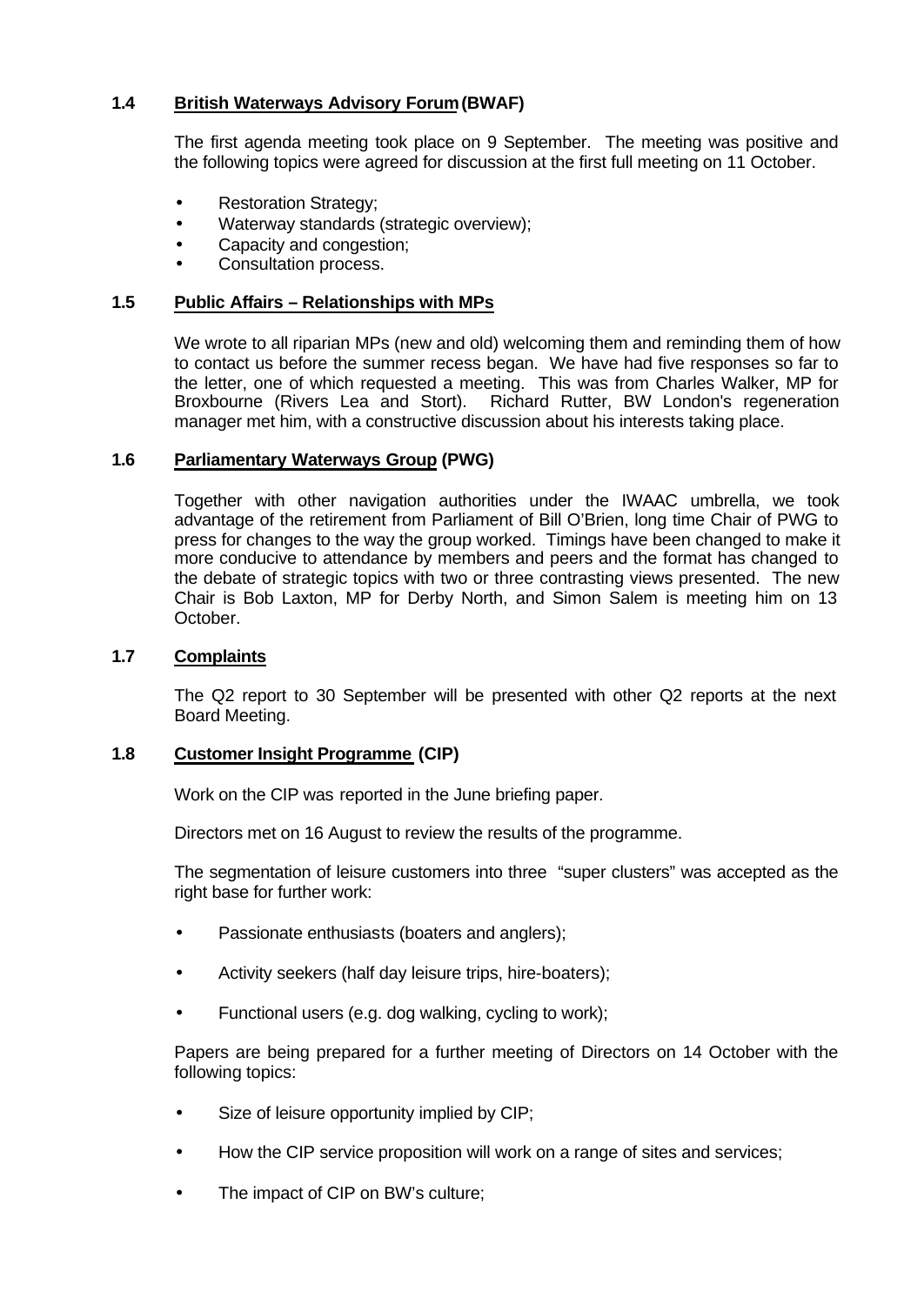Potential pilot projects.

There will be further reports to the Board as the thinking progresses on this programme.

# **1.9 Customer Satisfaction Research**

We are responding to business unit demand for more frequent reporting of customer satisfaction. Mystery visits to priority sites were introduced during August.

Pedestrian counters are a valuable research tool, especially at destinations, but their effectiveness is variable across the business. A September Workshop is designed to improve consistency in all business units.

A quarterly research Bulletin will be introduced from September. Its purpose is to highlight key features of BW research in an easily digested form. Also to encourage more interest in research results generally.

The current list of priority sites is under review.

# **1.10 Media Relations**

We are aiming to increase awareness of BW's historic estate and the responsible way we care for it. BW has the third largest number of listed structure in the country (after the National Trust and Church of England). A national media approach is planned for Monday 10 October. This will be supported by events in each of the BU's including walks and talks and demonstrations of lime mortar mixing. In partnership with the Institution of Civil Engineers and London South Bank University, BW will also hold an event at London Dockland's museum where under-graduates and other engineers will build a scale canal bridge using lime mortar. This part of the initiative also aims to raise the attractiveness of waterway engineering as a profession, supporting BW's future recruitment needs.

# **1.11 Waterways Working Group – Wales**

Arrangements have been made to hold the next Waterways Working Group Meeting at Cardiff at the end of November 2005. The reorganisation of the Welsh Development Agency, Tourist Board and other bodies continues and unfortunately, this now has potential implications for waterways as the Welsh Assembly Government are considering which department will become responsible for the inland waterways. We intend to meet with Andrew Davies following the next Working Group Meeting to resolve this.

# **1.12 The Scottish Executive**

The Minister for Transport & Telecommunications, Tavish Scott, MSP, has agreed to honour Nicol Stephen's commitment to address the British Waterways Scotland Annual Meeting on 29 September to be held at the Hub in Edinburgh.

The Minister has also agreed to meet with our Chairman, Campbell Christie and Jim Stirling on 22 September for a briefing and discussion on BW matters ahead of the BWS Annual Meeting.

# **2. RISK ISSUES**

# **2.1 Safety Incidents – Scotland**

An incident took place on the trip boat *Antonine* at the Falkirk Wheel, when a member of the public requested a crew member to open one of the roof windows. Upon opening, the window shattered, showering a baby's pram. The trip was aborted and the boat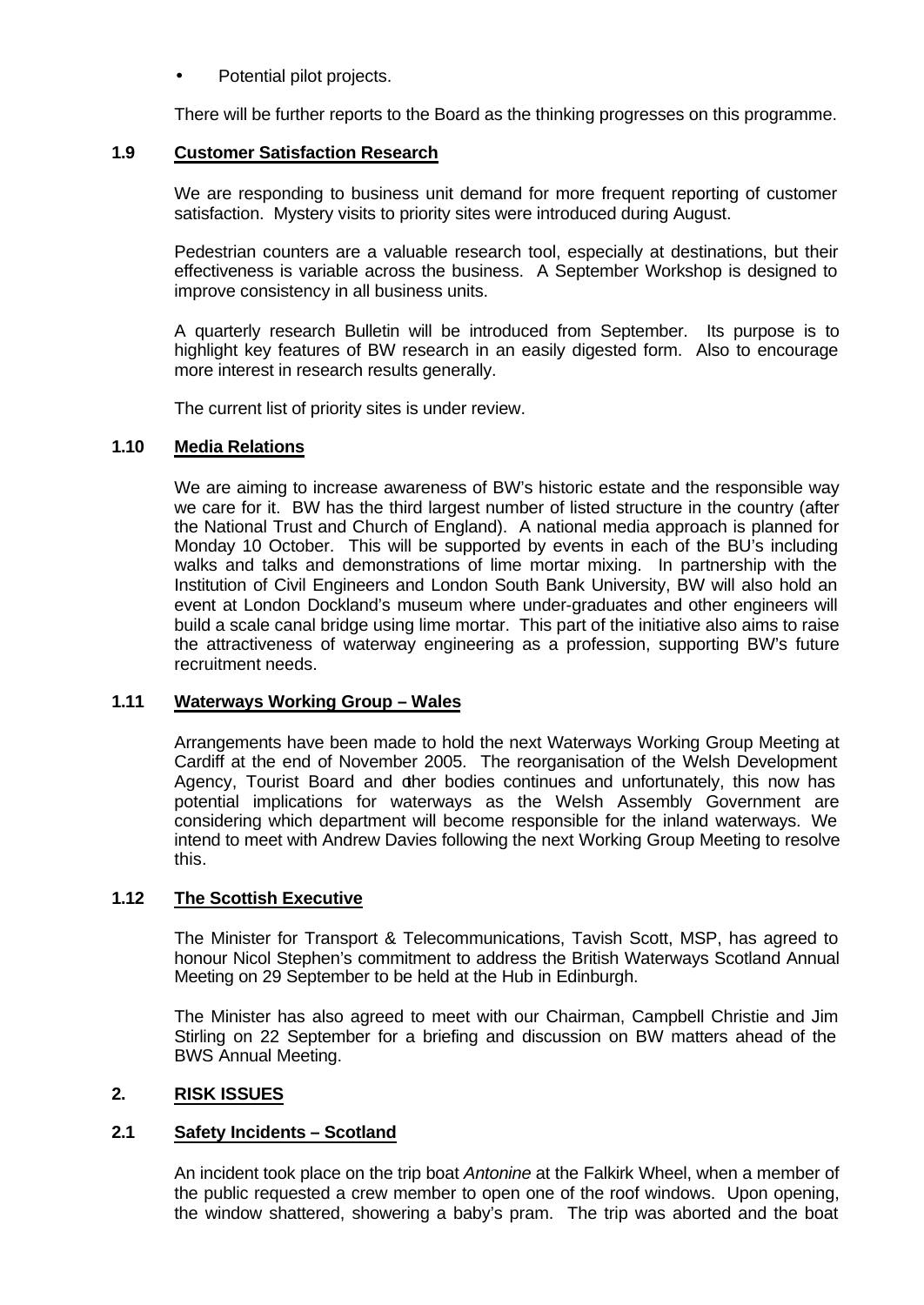returned to the boardwalk. The crew member received a small cut to his nose. No other injuries were recorded.

A full investigation has been undertaken by Paul Seenan, Health & Safety Advisor and David Smith, Asset Manager. The report was submitted to the Falkirk Wheel Management Team. David Smith is exploring the glazing issue with Seaglaze Glazing, who installed the glass panels on the boat. As a safety precaution no roof panels on trip boats *Antonine* or *Archimedes* will be opened until this issue is fully resolved.

William Moore, a seasonal Operative working at Kytra Lock on the Caledonian Canal, missed catching a rope whilst assisting a boat to tie up and fell into the lock between the boat and the lock wall. As he was wearing all his PPE including his lifejacket, which inflated upon hitting the water, his only injuries were shock and a slightly sore neck. He was pulled to safety by the boat crew.

This incident had the potential to be much more serious. Consequently, a Safety Action Team has been set up to improve the safety of this operation throughout BW Scotland. On the Caledonian Canal we are now giving Lock Keepers hand held ropes to pass down to boaters, obviating the need to catch ropes thrown from vessels.

# **2.2 Hire Boat Sinking**

A Black Prince hire boat sank in the locks at Delph on the Dudley No. 2 with no injury or loss of life. Upon investigation, it was discovered that a pool table had become lodged under the top gate preventing it from closing properly. This caused excess water to come over the cill and cascade into the rear of the craft. With the swift action of another boater and the intervention of BW staff, injury was avoided but the sinking of the craft could not be prevented.

### **2.3 Safety/Accidents – London Canals**

There was a High Potential Incident when with BW contractors lifting 2 tonne granite blocks, the lifting eye failed and caused the load to drop. A BW engineer was in close proximity but not injured. The HSE were consulted but the incident was not reported under RIDDOR. Investigation has shown a design fault in the lifting eye. This type of lifting eye will not be used again.

During this period, we have had 2 reports of Cyclists falling from their bicycles, one on the towpath between Camden Lock and Kentish town lock, the cyclist fractured his right arm. The second incident happened on the towpath between Sturt's Lock and Acton's Lock, the cyclist suffered cuts and bruising to his arm.

Both these incidents have undergone investigation and the first one was a result of the cyclist going too fast and the second is believed to have been caused by the National Grid Cable slabs, discussions are ongoing with National Grid.

Since the bombings in London, we have seen a significant increase in the amount of people using the towpaths to get to work, either cycling or walking.

The Operations and Customer services teams are discussing various ways of dealing with inconsiderate cyclists, to reduce the risk of dangers to walkers.

# **3. STRATEGIC PEOPLE ISSUES**

#### **3.1 Senior Management Changes**

South West, Operations Manager. Following John Laverick's decision to take early retirement, John Ward, Project Manager, Omnibus, has been appointed to the role. John had been identified in our senior manager talent pool.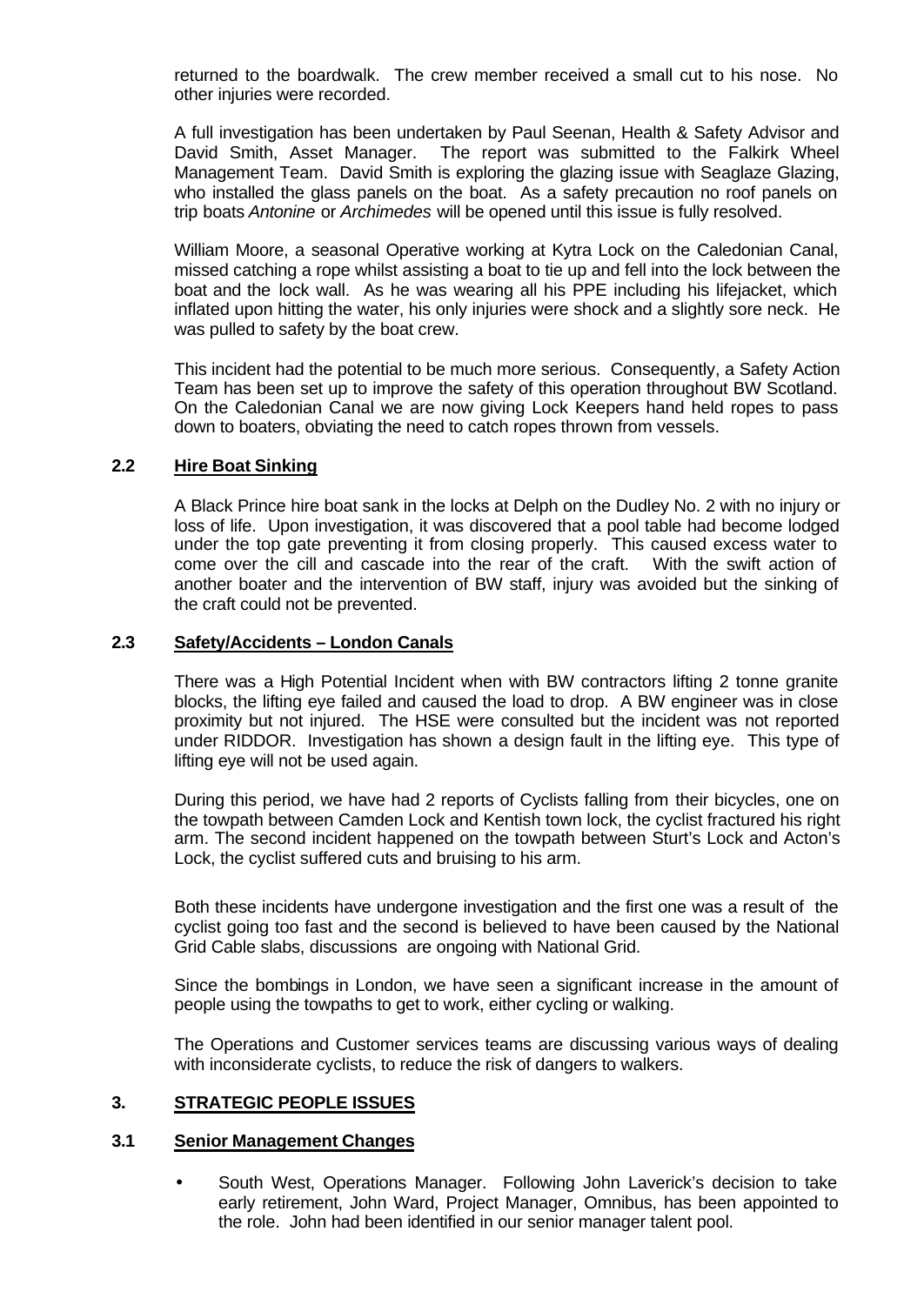- Legal Department. Following the resignation of Principal Lawyer, Alison Clegg to take a post elsewhere, the opportunity to streamline the Legal Department has been taken with the transfer of property law responsibility to Stephen Mendham, Principal Lawyer. Stephen will recruit a property lawyer to support this change.
- Director, Scotland and South East General Manager. The search process lead by Odgers is progressing well with shortlists presented for both roles. Move to preferred candidate stage is anticipated to be end September/early October.

# **3.2 Marina Opportunities Group**

A dedicated team is being formed to deliver the Marina Opportunities programme to be launched at the London Boat Show in January. The Group will report to Derek Cochrane with Nigel Sheppard (Service Manager, East Midlands) appointed as Project Manager supported by Estate, Technical and Administrative resource.

### **3.3 Casino Advisory Panel**

James Froomberg has been appointed by the Minister for Sport as a member of the Casino Advisory Panel. This two-day per month role is expected to last for 12 to 15 months from October 2005. The Panel's remit is to advise the Minister on locations for the new casinos envisaged in the Gambling Bill. James has fully advised DCMS of the potential for conflicts of interest with his BW role.

### **3.4 Board/Staff Meeting South East**

The South East General Manager used information from the discussion goups at Foxton to promote wider debate of the key issues through the local Team Talk process. General feedback has been positive following the session at Foxton with staff appreciating its open, informal style.

# **4. PROPERTY**

#### **4.1 Gloucester Quays**

We have been notified by the Planning Inspectorate that the Gloucester Quays Planning Inquiry will be held on 29<sup>th</sup> November. Two weeks have been allocated for the hearing. This confirmation is good news for the URC and our partners supporting the proposal and is consistent with the suggestion in my July briefing that a decision on the scheme can be expected by mid/late Summer 2006.

The sale of the 5.5 acre "Gloscat" College site was completed on  $24<sup>th</sup>$  August, enabling a new 200,000 sq ft FE College to be commenced in October for a scheduled opening in September 2007. Contemporaneous with the Gloscat land sale, English Partnerships are now contractually committed to construct a £6m swing bridge across the Gloucester and Sharpness Canal at Monk Meadow – this finally completing the City's Inner Relief Road and securing the discharge of the Gloucester Quays new highway provision conditions.

# **5. LEISURE**

#### **5.1 Stockton International Riverside Festival**

British Waterways assisted Stockton in delivering the 18<sup>th</sup> Festival. This attracted 200,000 visitors and 200 performers from 15 nations, over 5 days. It offers an extraordinary range of the highest quality outdoor productions, street magic, circus, music and comedy – all absolutely free. The 2005 programme further enhanced the Festival's national reputation as the finest street festival in the UK.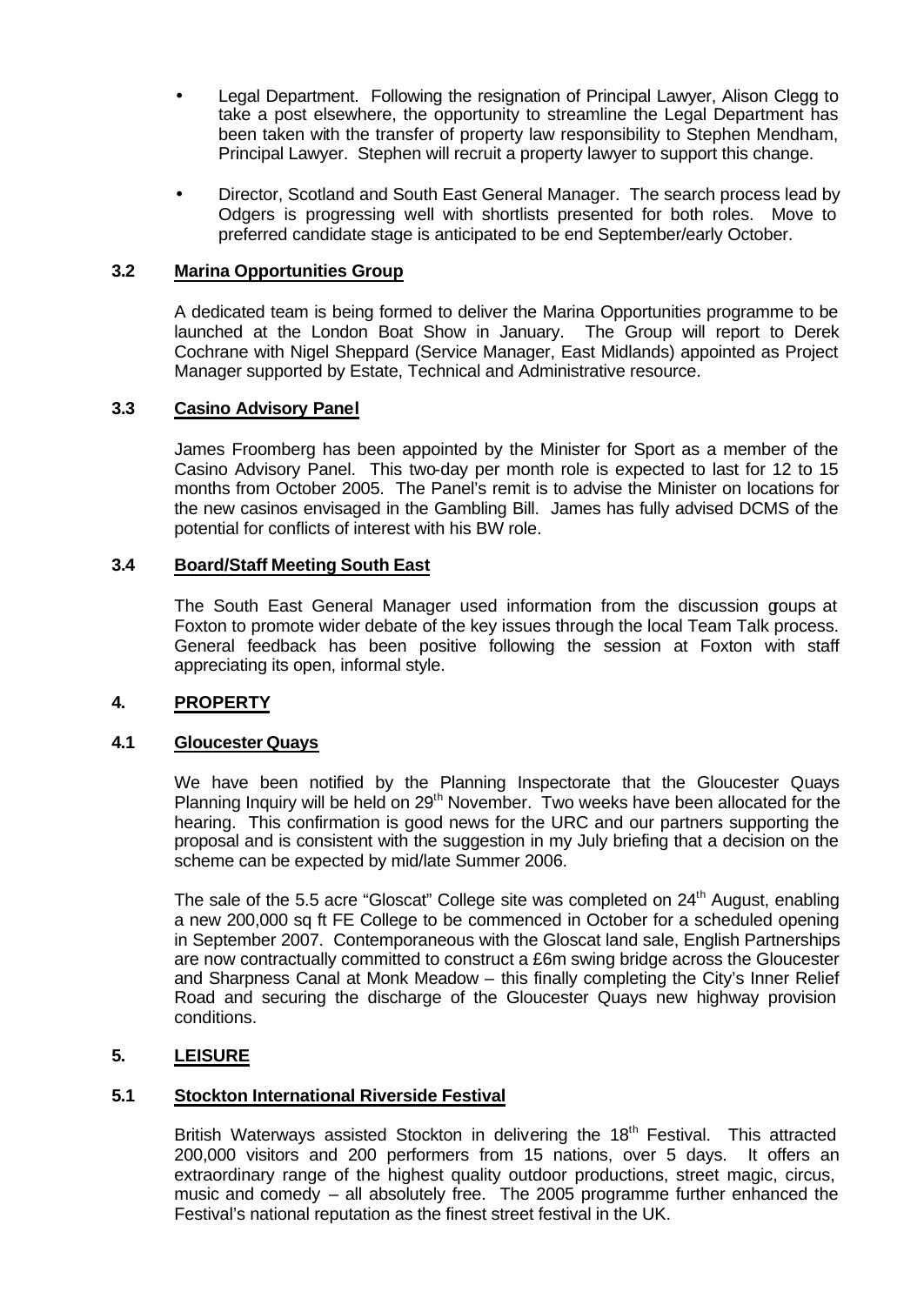British Waterways' major input was at St Mark's Basin which saw the Festival's largest scale performance from Clipa Theatre, the Cabaret at the End of the World – Deus Ex Machina (Israel).

# **5.2 British Waterways at the IWA National Festival 2005**

This year's IWA National Festival was held at Preston Brook on the Bridgewater Canal, near Warrington (at the time of writing attendance figures were unannounced). BW's Central Marketing Team took the lead in co-ordinating a joint presence with the local BW office (Wales & Border Counties), the Environment Agency (both their Central and North West teams), the Boat Safety Scheme, Waterscape and WOW.

This enabled us to successfully provide a one-stop information area for customers.

The main themes from boating customers were:

- Boat Licence Structure Review concerns;
- A demand for recycling facilities along the network;
- Moorings enquiries;
- How to get started in Boating enquiries;

### **5.3 London International Boat Show – January 2006**

Once again, BW and Waterscape are the main sponsors of the inland waterway feature which will contain the ever popular pub!

Marketing linked to the stand will feature:

- Launch of Marina Opportunities Guide;
- Bow Back Rivers promotion;
- Reception for property partners;
- Invitations to individual MPs.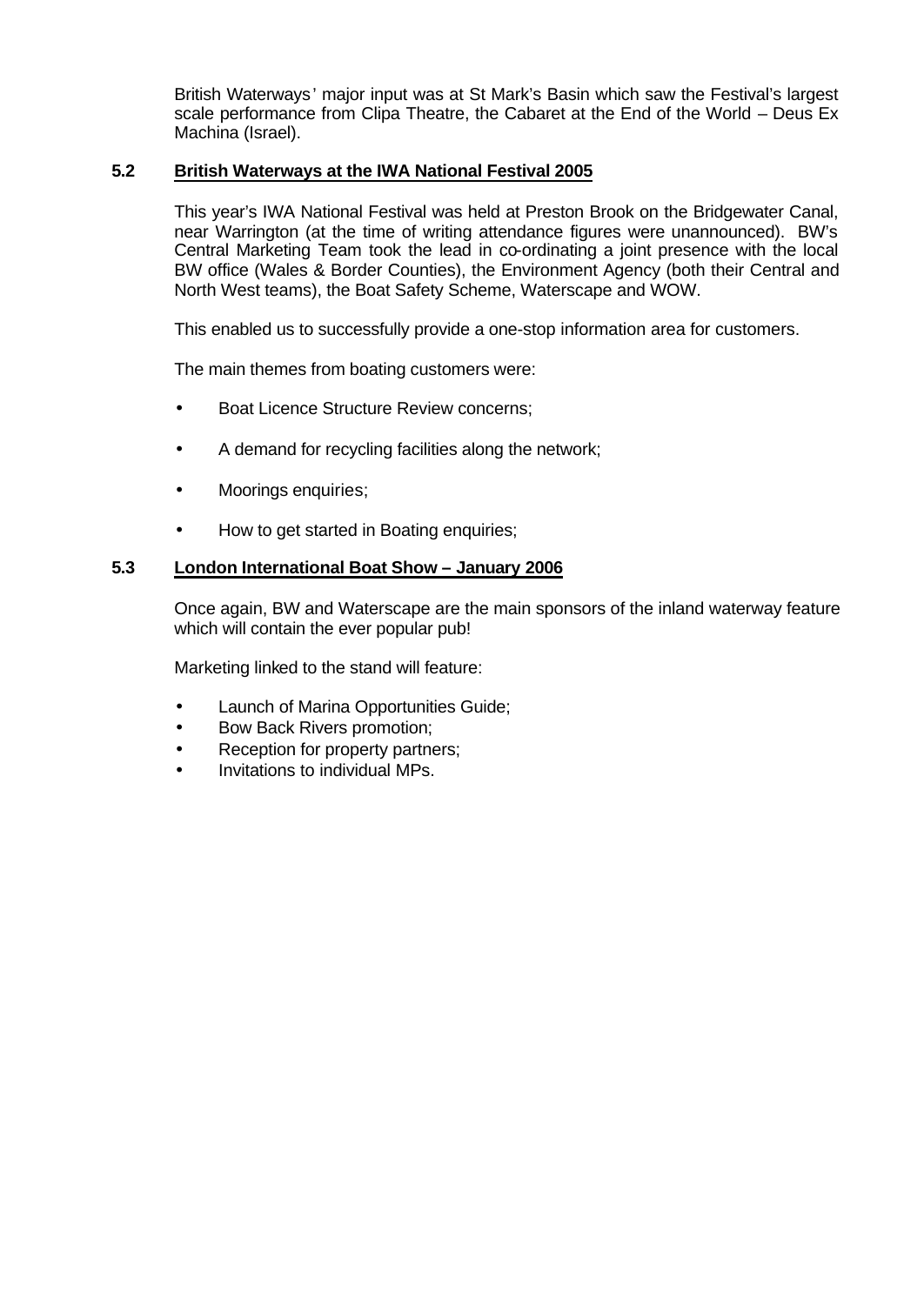# **5.4 FunQuay Beach Weekend, West India Quay, Docklands**

BW and X-Leisure teamed up once again to run the FunQuay Beach Weekend on Saturday  $27<sup>th</sup>$  & Sunday  $28<sup>th</sup>$  August. An estimated 35,000 people attended the event which featured an imported beach, entertainment, a mini funfair and a quest appearance from Philip Olivier.

### **6. RESTORATION/REGENERATION**

#### **6.1 Bow Back Rivers & Olympics**

We have taken a further 35 officials and opinion formers on trips around the Bow Back Rivers to heighten awareness of waterway-related issues in the Olympic zone. The highlight of the period was a 2½ hour private visit from the Deputy Prime Minister, John Prescott, together with his key Thames Gateway officials and the Minister for London, Jim Fitzpatrick. This gave British Waterways an excellent opportunity to discuss the key issues relating to the waterways.

BW's recent study shows that a massive 7000 tonnes of material per day could be transferred to and from the Olympic site, reducing lorry numbers by 87,000 per annum. Early indications are that the lock and structure would cost c£10.6m.

### **6.2 Liverpool Link**

Government Office, NW has granted final approval for the £7.5m ERDF grant so that all £17m funding is now secured for the project. Drawdown of the funding is still contingent on securing the estates agreements.

The focus of the estates agreements continues to be focused on MDHC, who are now more actively engaged following the Peel takeover.

The long running design reviews at Pier Head/Mann Island have culminated in the recent submission by BW of a revised planning application to cover these areas. BW will now progress the detailed design/procurement.

### **6.3 Montgomery Canal CMS**

English Nature's Director of Protected Sites (Dr Andy Clements) has confirmed that, following EN's inability to adequately define the technical standards that would apply to in-channel conservation, their preference is for a solution in England that delivers full compensation for the SSSI value in 4.5ha of reserves outside the canal channel. This frees up the canal for navigation unlimited by statutory conservation requirements.

The majority of other Partners have confirmed that such a solution is acceptable to them and we are proceeding to re-write the necessary sections of the CMS with the aim of completion by the end of September.

Dr Clements has also confirmed EN's view as the regulator that this proposal would satisfy the necessary legislation.

This change of approach in England will allow faster uptake of economic benefits from the restoration through to Llanymynech, while not affecting our proposals for integrating in-channel conservation within the Welsh length which has a higher level of designation.

#### **6.4 Taylor's Boat Yard, Chester**

The application for the restoration of the Taylor's Yard complex was submitted to the North West HLF team in August. The total value of the application is £4.65m with a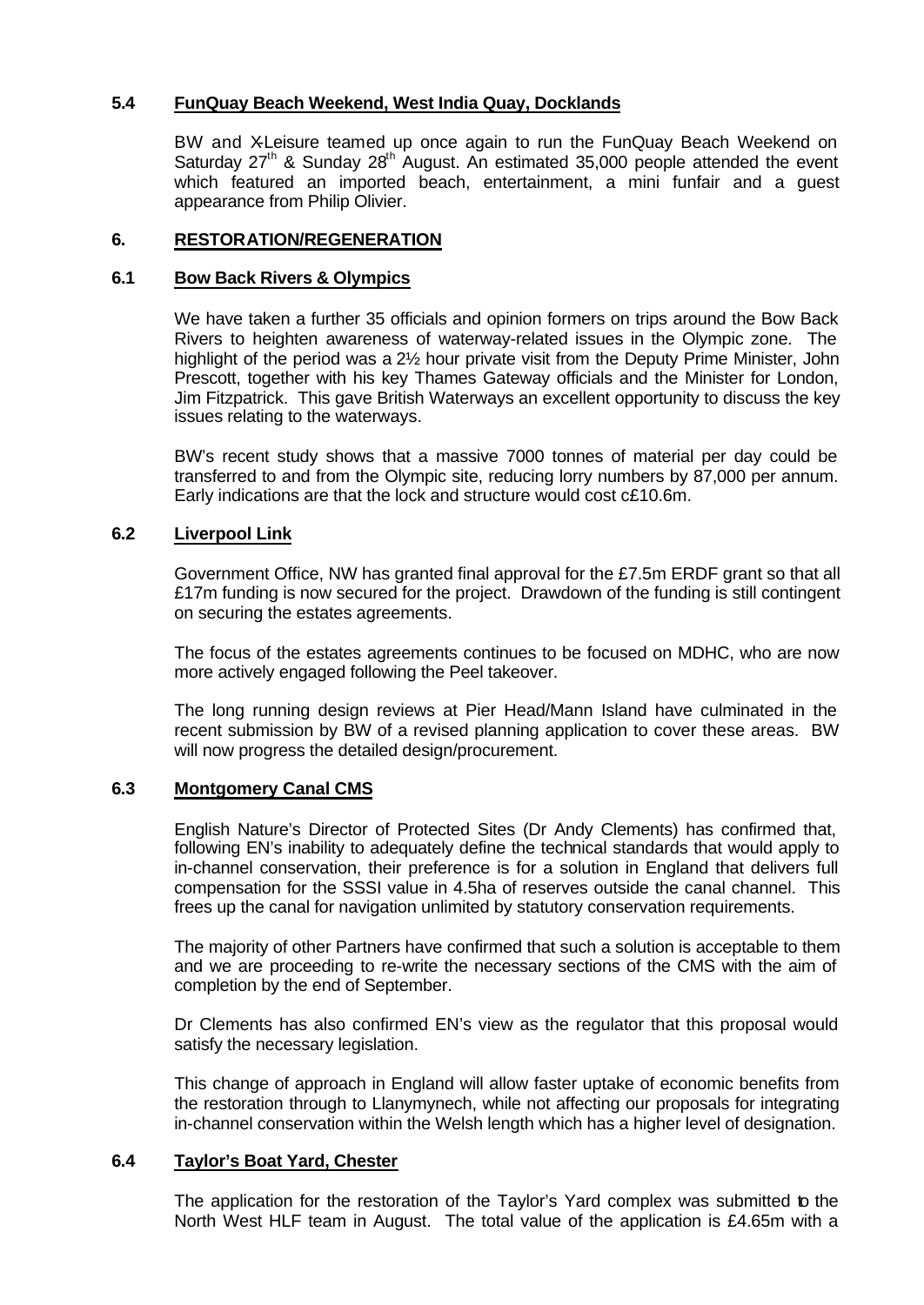request of just under £2m from the Heritage Lottery. The project will be appraised over the next 6 months with an outcome expected in March 2006.

# **6.5 Millennium Link**

The Millennium Commission have now paid the remaining £322k grant despite the fact that we have not yet obtained title to all the land along the Millennium Link. The Commission have accepted West Dunbartonshire Council's letter agreeing to transfer their land to BW.

#### **6.6 Standedge Tunnel and Visitor Centre**

The proposal for the restructuring of the visitor attraction offer at Standedge, which was submitted to the Millennium Commission's July meeting did not gain approval. The Commissioners appear to have interpreted the proposal as meaning the closure of the visitor centre despite our stated aim to site it back in the warehouse. They have said that in these circumstances they might reclaim some or all of the original funding. We are approaching the Commission to clarify the grant conditions, with advice being sought from our Legal Department as necessary. We will also continue to make the case robustly with them for our redevelopment proposals, including presenting a more detailed business plan and canvassing support amongst key groups locally (e.g. the Tourism Association and Canal Society).

### **6.7 Upper Lee Valley**

BW has been successful in its initial funding bid to the Office of the Deputy Prime Minister's Growth Area Fund and has been asked to submit a 'fully worked up bid' by November. BW has been 'allocated' £2.5m in comparison to the £3.5m requested.

Work is progressing well for the £950,000 commercial barge project at Hale Wharf (£574,000 funded through European Development and Regional Development Agency funding). The designs for the 4 barges will be modelled from traditional Lee barges first developed in the early 1800's. The project is planned for completion in autumn 2006.

# **7. LEGAL**

# **7.1 Sewerage Discharges - Bow Back Rivers**

This is a matter arising from the last Board meeting. There is a history of combined sewers in the Thames area. They are subject to consents from the EA under the Water Resources Act even though, in times of heavy rainfall / flood, they allow untreated sewage to be discharge to local rivers. While so consented, BW has no effective remedy.

#### **7.2 National Non Domestic Rates – Transitional Relief**

We have been advised by specialist Counsel that there is a strongly arguable case that the provisions under which BW has been refused transitional relief are *ultra vires* and unlawful. The case is shortly to be put to the ODPM but if rejected, will require to be litigated. If successful the savings in this year will be circa £700,000, with further savings over the next three years.

# **7.3 Crossrail Bill**

An extensive petition by BW objecting to many aspects of this Bill and seeking enhanced protective provisions for BW has now been delivered to Parliament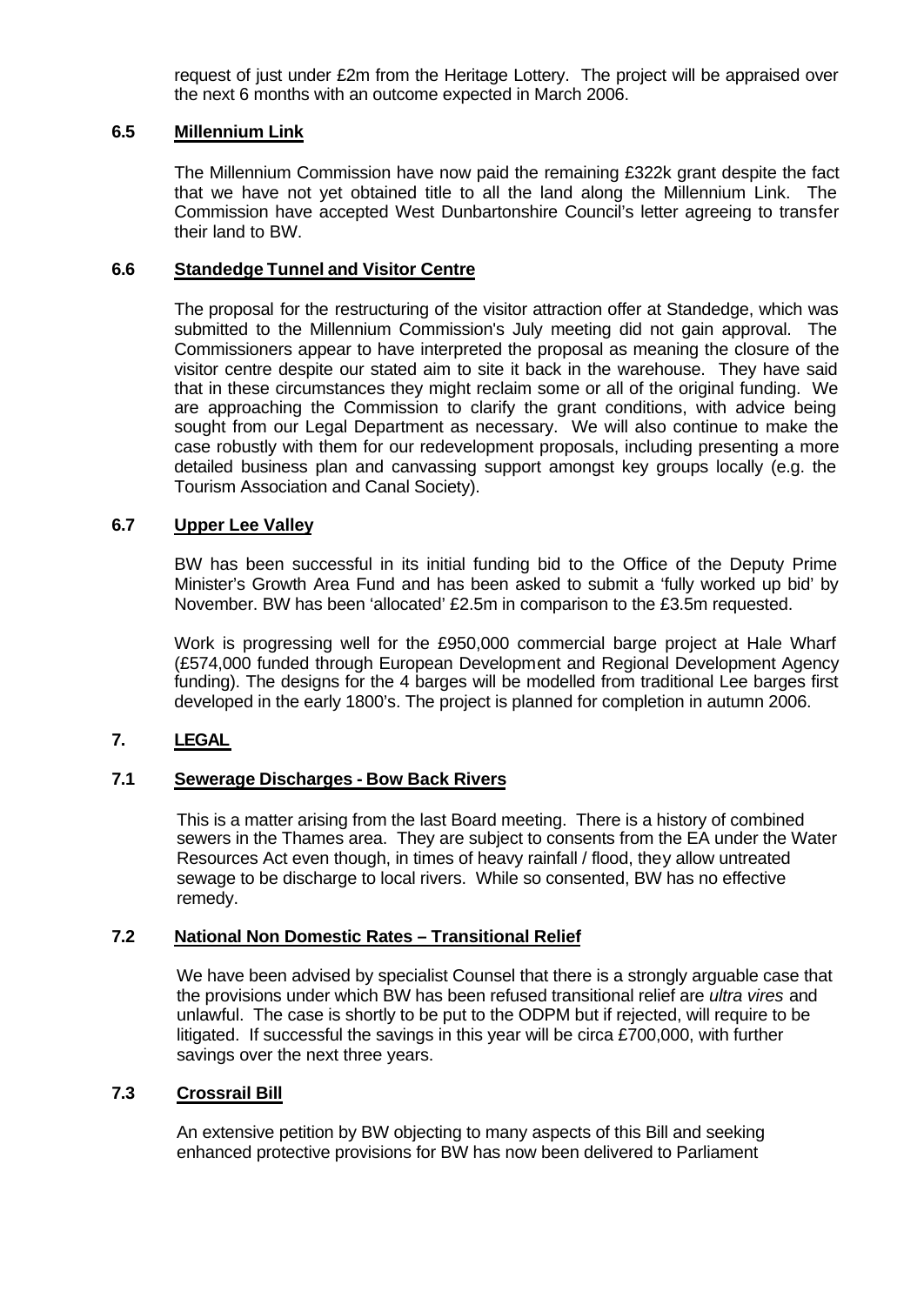# **7.4 Clean Neighbourhoods and Environment Act**

Pre-consultation discussions have been held with Defra. The formal consultation will be in October and the draft new statutory guidance is likely to place an additional duty on BW to maintain "honey pot" sites clear of litter. This matches our need to delight customers but it will be noted as an additional Government requirement of BW.

# **8. CORE WATERWAY**

# **8.1 Lincoln Brayford Pool**

A meeting has been held with Senior Officers at Lincoln City Council to explore BW's future role in the regeneration and/or future management of the Pool. The City Council are due to take management responsibility of the Pool in May 2006 following a termination of the Brayford Trust's Lease by the Authority. BW wrote to the City Council in late August formally requesting an early indication of the Authorities view of BW's future role to ensure business planning and formal internal discussions can commence.

# **8.2 Beeston Canal Towpath Award**

The towpath improvements on the Nottingham Beeston Canal were awarded "Commended" in the Waterways category of the Local Government News street design competition 2005. The scheme has now been included in the DEFRA Good Practice Guide for surface requirements for shared use routes, to be released in the near future.

# **8.3 Anti-social Behaviour**

I have reported previously on various manifestations of anti-social behaviour on our canals.

Another example of the problems we face is reported by the Central Shires Waterway whose Operations team collected 2000 syringes from the Damson Parkway area in Solihull (Grand Union) during a length clean-up.

There are always local initiatives on-going to tackle these problems. A recent one was headed by our MBE award winner Tony Wright, also of Central Shires. He facilitated an angling project at Atherstone involving young people. This attracted positive media coverage and reports of vandalism in the locality have since dropped.

Directors have recently discussed the merits of mounting a co-ordinated national approach. A proposal is being scoped. This would be a candidate for Lottery and Foundation funding and would link with existing events, such as the Canals Spring Clean.

# **8.4 Recycling**

A waste re-cycling meeting has been held with NSU to progress options for recycling centres at Fradley and Lapworth, with further possible sites on the Trent & Mersey Canal. The possibility of making the T&M a "recycling canal" is being considered.

# **8.5 Water Resource Position**

Consistently below average rainfall has meant that the Leeds & Liverpool Canal is currently at risk of closing. The summit reservoirs are nearing the 10% holding level.

The supply to the Huddersfield Narrow Canal is adequate with very careful water management.